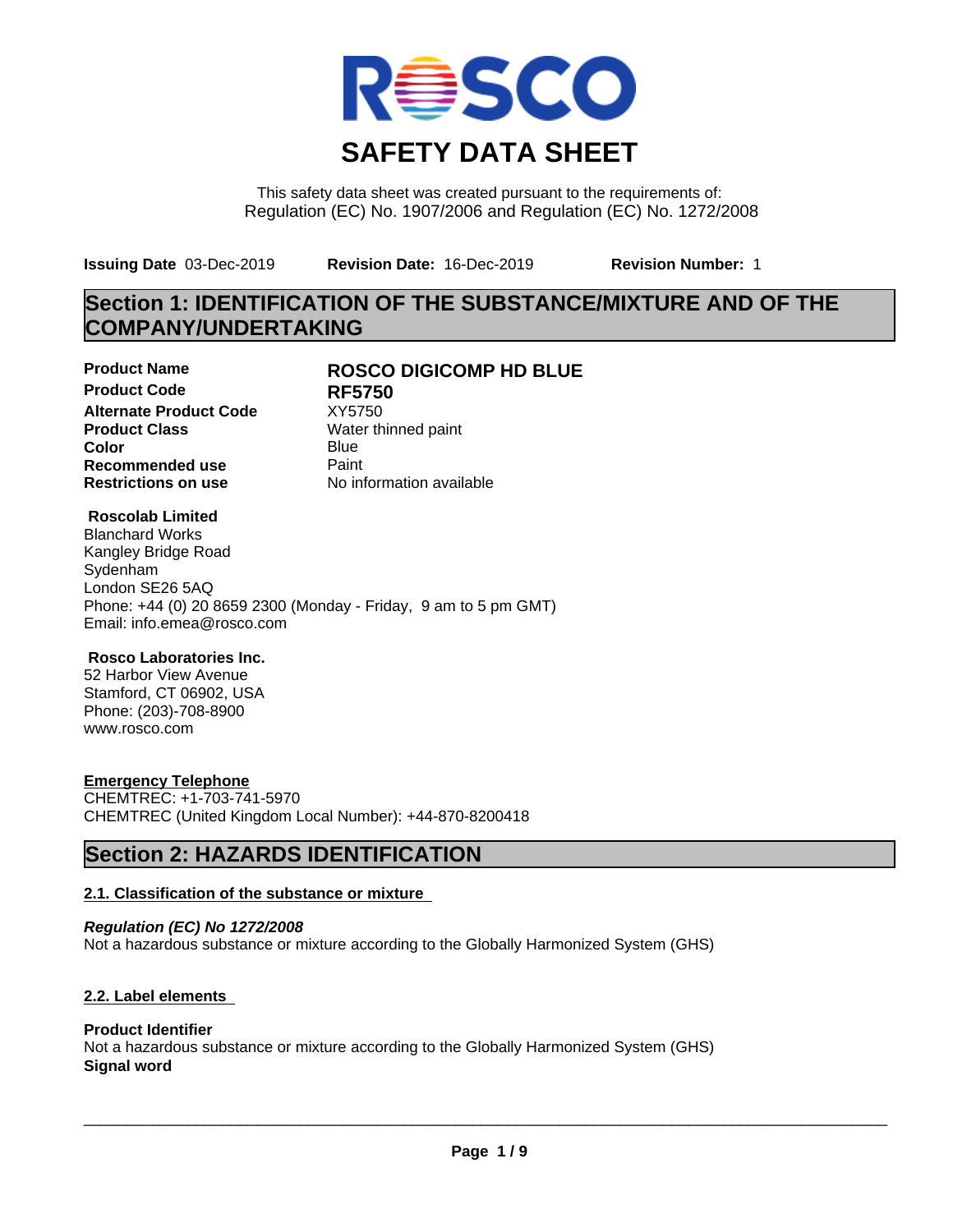### None

EUH210 - Safety data sheet available on request

### **2.3. Other hazards**

**General Hazards** No information available

# **Section 3: COMPOSITION/INFORMATION ON INGREDIENTS**

### **3.1 Substances**

Not applicable

### **3.2 Mixtures**

| <b>Chemical name</b> | EINECS/ELINCS No. | <b>CAS No.</b> | Weight-%   | <b>Classification</b><br>according to<br><b>Regulation (EC) No.</b><br>1272/2008 [CLP] | <b>REACH registration</b><br>number |
|----------------------|-------------------|----------------|------------|----------------------------------------------------------------------------------------|-------------------------------------|
| Titanium dioxide     | 236-675-5         | 13463-67-7     | $>= 1 - 5$ |                                                                                        | 101-2119489379-17-011               |
|                      |                   |                |            |                                                                                        | 68                                  |

*Full text of H- and EUH-phrases: see section 16*

### **Section 4: FIRST AID MEASURES**

# **4.1. Description of first aid measures Description of first aid measures General Advice** No hazards which require special first aid measures. **Eye Contact Exercise 2.1 All 2.5 All 2.5 All 2.6 All 2.6 All 2.6 All 2.6 All 2.6 All 2.6 All 2.6 All 2.6 All 2.6 All 2.6 All 2.6 All 2.6 All 2.6 All 2.6 All 2.6 All 2.6 All 2.6 All 2.6 All 2.6 All 2.6 All 2.6 All 2.6 Al** minutes and consult a physician. **Skin Contact** Mash of immediately with soap and plenty of water while removing all contaminated clothes and shoes. **Inhalation Inhalation Move to fresh air.** If symptoms persist, call a physician. **Ingestion Ingestion Clean mouth with water and afterwards drink plenty of** water. Consult a physician if necessary. **4.2. Most important symptoms and effects, both acute and delayed Most Important Symptoms/Effects** None known. **4.3. Indication of any immediate medical attention and special treatment needed Notes To Physician Treat symptomatically.** Treat symptomatically.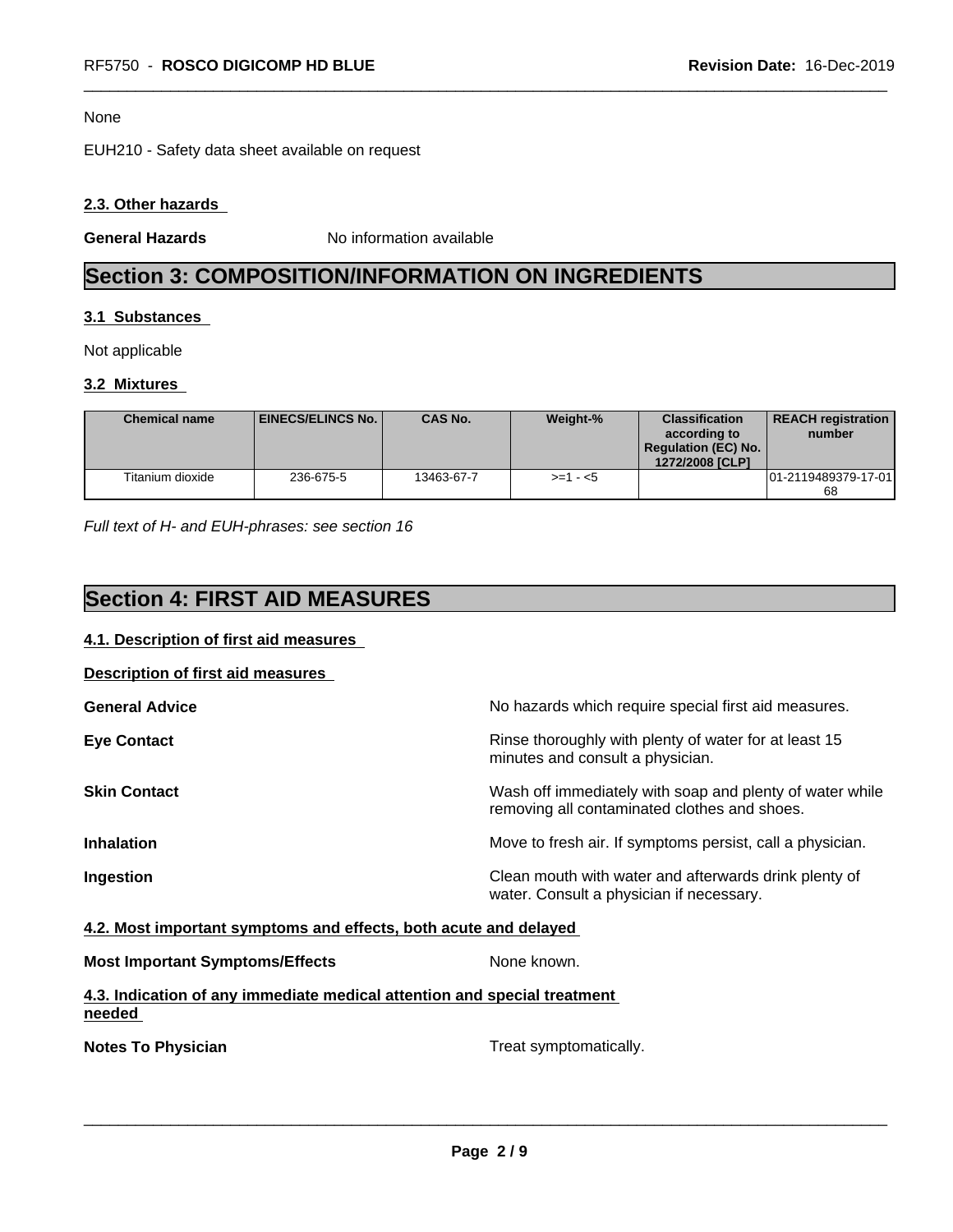# **Section 5: FIRE FIGHTING MEASURES**

| 5.1. Extinguishing media                                   |                                                                                                            |  |
|------------------------------------------------------------|------------------------------------------------------------------------------------------------------------|--|
| <b>Suitable Extinguishing Media</b>                        | Use extinguishing measures that are appropriate to local<br>circumstances and the surrounding environment. |  |
| <b>Unsuitable Extinguishing Media</b>                      | No information available.                                                                                  |  |
| 5.2. Special hazards arising from the substance or mixture |                                                                                                            |  |
| <b>Specific Hazards Arising From The Chemical</b>          | Closed containers may rupture if exposed to fire or<br>extreme heat.                                       |  |
| Sensitivity to static discharge                            | No                                                                                                         |  |
| Sensitivity to mechanical impact                           | No                                                                                                         |  |
| 5.3. Advice for firefighters                               |                                                                                                            |  |
| Protective equipment and precautions for firefighters      | Wear self-contained breathing apparatus and protective<br>suit.                                            |  |

## **Section 6: ACCIDENTAL RELEASE MEASURES**

### **6.1. Personal precautions, protective equipment and emergency procedures**

| <b>Personal Precautions</b>                               | Avoid contact with skin, eyes and clothing. Ensure<br>adequate ventilation.            |  |
|-----------------------------------------------------------|----------------------------------------------------------------------------------------|--|
| <b>Other Information</b>                                  | Observe all relevant local and international regulations.                              |  |
| 6.2. Environmental precautions                            |                                                                                        |  |
| <b>Environmental precautions</b>                          | Prevent spreading of vapors through sewers, ventilation<br>systems and confined areas. |  |
| 6.3. Methods and material for containment and cleaning up |                                                                                        |  |
| <b>Methods for Containment</b>                            | Absorb with inert material and place in suitable container<br>for disposal.            |  |
| <b>Methods for Cleaning Up</b>                            | Clean contaminated surface thoroughly.                                                 |  |
| 6.4. Reference to other sections                          |                                                                                        |  |
| <b>Other information</b>                                  | See Section 12 for additional information.                                             |  |
| <b>Section 7: HANDLING AND STORAGE</b>                    |                                                                                        |  |

### **7.1. Precautions for safe handling**

**Handling Handling Avoid contact with skin, eyes and clothing. Avoid breathing Handling A** vapors, spray mists or sanding dust. In case of insufficient ventilation, wear suitable respiratory equipment.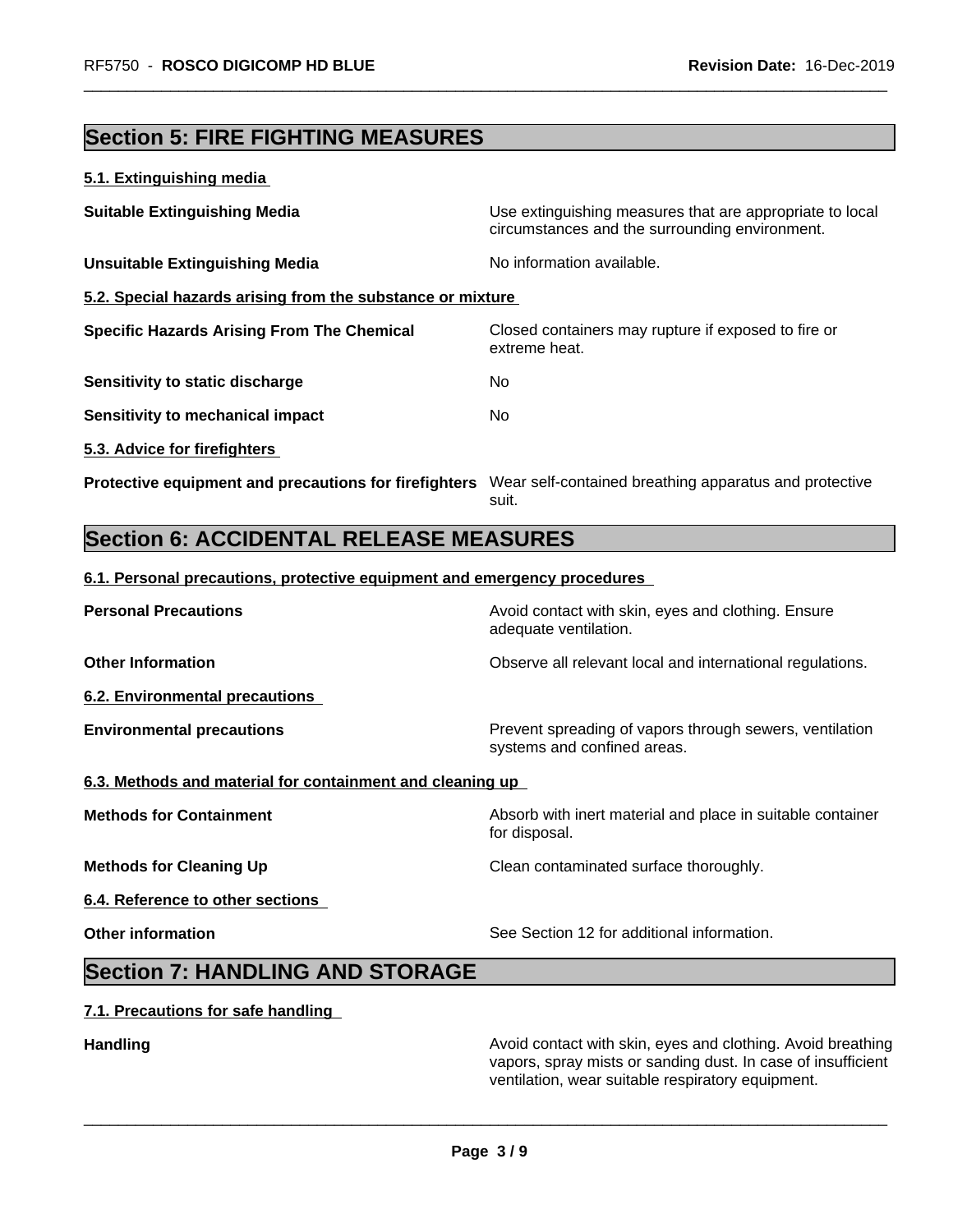**Hygiene Measures** Mash thoroughly after handling.

label / literature for specific instructions.

### **7.2. Conditions for safe storage, including any incompatibilities**

**Storage Keep container tightly closed.** Keep out of the reach of children.

**7.3. Specific end use(s)**

**Specific Uses Architectural coating. Apply as directed. Refer to product Specific Uses** 

**Risk Management Methods (RMM)** Not Applicable.

### **Section 8: EXPOSURE CONTROLS/PERSONAL PROTECTION**

### **8.1. Control parameters**

| <b>Chemical name</b> | <b>European Union</b>   | <b>Belgium</b>           |                             | <b>Bulgaria</b>               |                          | <b>Cyprus</b>            |  | <b>France</b>            | <b>Ireland</b>                      |
|----------------------|-------------------------|--------------------------|-----------------------------|-------------------------------|--------------------------|--------------------------|--|--------------------------|-------------------------------------|
| Titanium dioxide     |                         | TWA: $10 \text{ mg/m}^3$ |                             | TWA: $10.0$ mg/m <sup>3</sup> |                          |                          |  | TWA: $10 \text{ mg/m}^3$ | TWA: $10 \text{ mg/m}^3$            |
| 13463-67-7           |                         |                          |                             | TWA: $1.0 \text{ mg/m}^3$     |                          |                          |  |                          | TWA: $4 \text{ mg/m}^3$             |
|                      |                         |                          |                             |                               |                          |                          |  |                          | STEL: $30 \text{ mg/m}^3$           |
|                      |                         |                          |                             |                               |                          |                          |  |                          | STEL: $12 \text{ mg/m}^3$           |
| <b>Chemical name</b> | Germany                 | Greece                   | <b>Hungary</b>              |                               |                          | <b>Iceland</b>           |  | Italy                    | Latvia                              |
| Titanium dioxide     |                         | TWA: 10 mg/m $^3\,$      |                             |                               |                          | 6 mg/m <sup>3</sup> TWA  |  |                          | TWA: $10 \text{ mg/m}^3$            |
| 13463-67-7           |                         | TWA: $5 \text{ mg/m}^3$  |                             |                               |                          |                          |  |                          |                                     |
| <b>Chemical name</b> | Lithuania               | <b>Netherlands</b>       | <b>Poland</b>               |                               | <b>Romania</b>           | <b>Spain</b>             |  | <b>Sweden</b>            | <b>United</b>                       |
|                      |                         |                          |                             |                               |                          |                          |  |                          | Kingdom                             |
| Titanium dioxide     | TWA: $5 \text{ mg/m}^3$ |                          | TWA: 10.0                   |                               | TWA: $10 \text{ mg/m}^3$ | TWA: $10 \text{ mg/m}^3$ |  | TLV: $5 \text{ mg/m}^3$  | TWA: $10 \text{ mg/m}^3$            |
| 13463-67-7           |                         |                          | mg/m $3$ TWA: 10            |                               |                          |                          |  |                          | TWA: $4 \text{ mg/m}^3$             |
|                      |                         |                          | mq/m <sup>3</sup>           |                               |                          |                          |  |                          | STEL: 30 mg/m $^3\vert$             |
|                      |                         |                          | $ \mathsf{STEL:30~mq/m^3} $ |                               |                          |                          |  |                          | $\textsf{ISTEL: 12}\textsf{mq/m}^3$ |

### **8.2. Exposure controls**

#### **Occupational exposure controls**

**Personal Protective Equipment**

**Engineering Measures Ensure adequate ventilation, especially in confined areas.** 

**Respiratory Protection In case of insufficient ventilation wear suitable respiratory** equipment.

**Eye Protection** Safety glasses with side-shields.

**Skin Protection Skin Protection Lightweight protective clothing.** 

Hand protection **Impervious** gloves.

 $\overline{\phantom{a}}$  ,  $\overline{\phantom{a}}$  ,  $\overline{\phantom{a}}$  ,  $\overline{\phantom{a}}$  ,  $\overline{\phantom{a}}$  ,  $\overline{\phantom{a}}$  ,  $\overline{\phantom{a}}$  ,  $\overline{\phantom{a}}$  ,  $\overline{\phantom{a}}$  ,  $\overline{\phantom{a}}$  ,  $\overline{\phantom{a}}$  ,  $\overline{\phantom{a}}$  ,  $\overline{\phantom{a}}$  ,  $\overline{\phantom{a}}$  ,  $\overline{\phantom{a}}$  ,  $\overline{\phantom{a}}$ 

**Hygiene Measures Avoid contact with skin, eyes and clothing. Remove and Avoid contact with skin, eyes and clothing. Remove and Avoid contact with skin, eyes and clothing. Remove and** wash contaminated clothing before re-use. Wash thoroughly after handling.

### **Section 9: PHYSICAL AND CHEMICAL PROPERTIES**

**9.1. Information on basic physical and chemical properties**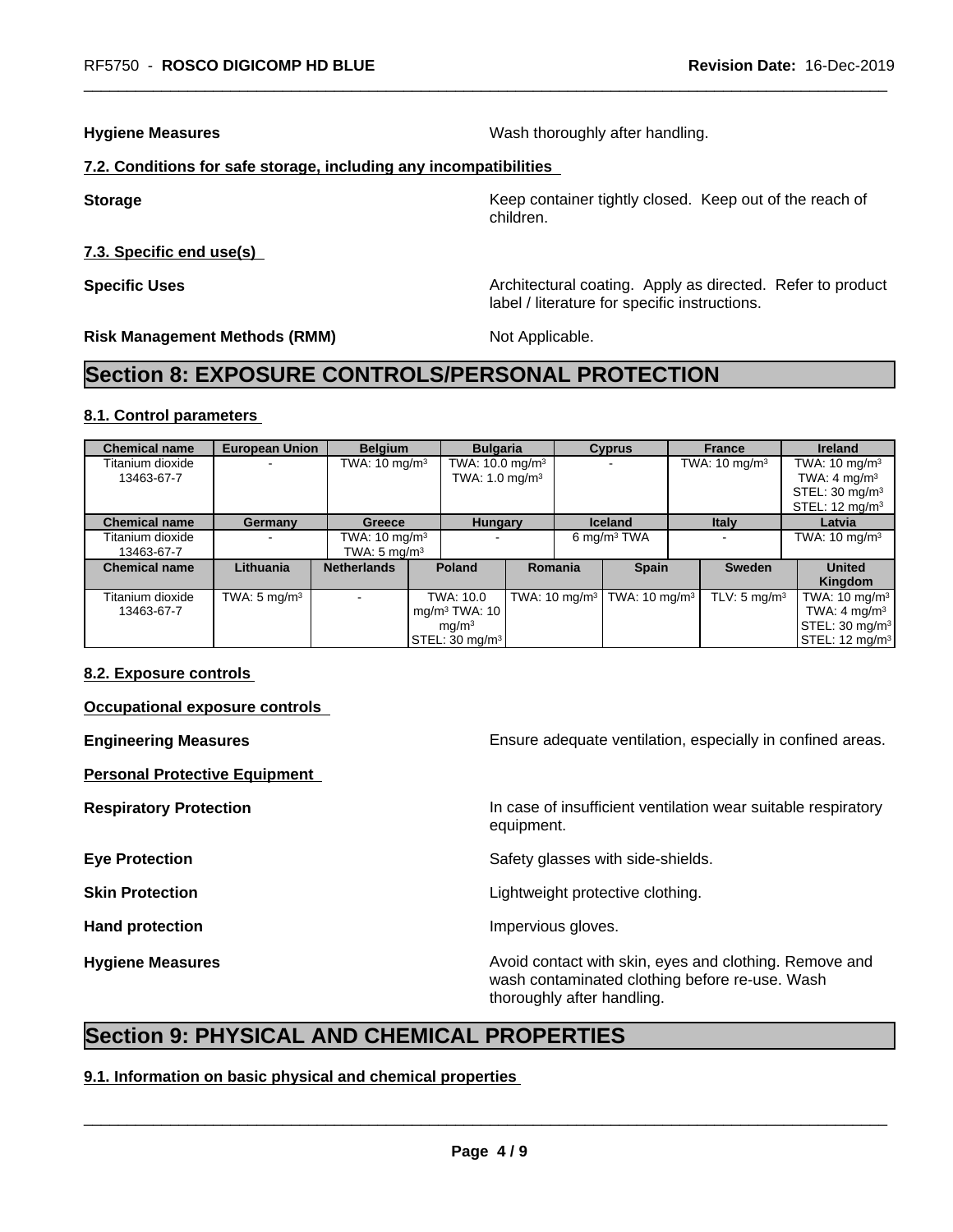| <b>Appearance</b>                    | liquid                   |                        |  |  |  |
|--------------------------------------|--------------------------|------------------------|--|--|--|
| Odor                                 | little or no odor        |                        |  |  |  |
| <b>Odor Threshold</b>                | No information available |                        |  |  |  |
| <b>Property</b>                      | <b>Values</b>            | <b>Remarks/ Method</b> |  |  |  |
| Density (g/L)                        | 1438 - 1486              | None known             |  |  |  |
| <b>Relative Density</b>              | $1.45 - 1.49$            |                        |  |  |  |
| рH                                   | No information available | None known             |  |  |  |
| <b>Viscosity (cps)</b>               | No information available | None known             |  |  |  |
| Solubility(ies)                      | No information available | None known             |  |  |  |
| <b>Water solubility</b>              | No information available | None known             |  |  |  |
| <b>Evaporation Rate</b>              | No information available | None known             |  |  |  |
| Vapor pressure                       | No information available | None known             |  |  |  |
| <b>Vapor density</b>                 | No information available | None known             |  |  |  |
| Wt. % Solids                         | $60 - 70$                | None known             |  |  |  |
| Vol. % Solids                        | $40 - 50$                | None known             |  |  |  |
| Wt. % Volatiles                      | $30 - 40$                | None known             |  |  |  |
| <b>Vol. % Volatiles</b>              | $50 - 60$                | None known             |  |  |  |
| <b>Boiling Point (°C)</b>            | 100                      | None known             |  |  |  |
| Freezing Point (°C)                  | 0                        | None known             |  |  |  |
| Melting Point (°C)                   | No information available | None known             |  |  |  |
| <b>Pour Point</b>                    | No information available | None known             |  |  |  |
| Flash Point (°C)                     | Not applicable           | None known             |  |  |  |
| <b>Flammability (solid, gas)</b>     | No information available | None known             |  |  |  |
| <b>Upper flammability limit:</b>     | No information available | None known             |  |  |  |
| Lower flammability limit:            | No information available | None known             |  |  |  |
| <b>Autoignition Temperature (°C)</b> | No information available | None known             |  |  |  |
| Decomposition Temperature (°C)       | No information available | None known             |  |  |  |
| <b>Partition coefficient</b>         | No information available | None known             |  |  |  |
| <b>Explosive properties</b>          | No information available | None known             |  |  |  |
| <b>Oxidizing Properties</b>          | No information available | None known             |  |  |  |

### **1438 - 1486** None known **Relative Density** 1.45 - 1.49 No information available None known **Viscosity (Viscosity Cone in the internation available None known None known** No information available None known No information available None known **Evaluation Available None known** None known **No information available None known** No information available None known **No information available None known Pour Point Point Available None known** None known **Flash Replicable Mone known Fig. 3** No information available None known **No information available None known LowerFigurer 10 information available None known No information available None known Decomposition No information available None known** No information available None known **Exploring No information available None known No information available None known**

## **Property Values Property Values Remarks/ Method**

# **Section 10: STABILITY AND REACTIVITY**

| 10.1. Reactivity<br><b>Reactivity</b>     | Not Applicable.                          |
|-------------------------------------------|------------------------------------------|
| 10.2. Chemical stability                  |                                          |
| <b>Chemical Stability</b>                 | Stable under normal conditions.          |
| 10.3. Possibility of hazardous reactions  |                                          |
| <b>Possibility of hazardous reactions</b> | None under normal conditions of use.     |
| 10.4. Conditions to avoid                 |                                          |
| <b>Conditions to avoid</b>                | Prevent from freezing.                   |
| 10.5. Incompatible materials              |                                          |
| <b>Incompatible Materials</b>             | No materials to be especially mentioned. |
|                                           |                                          |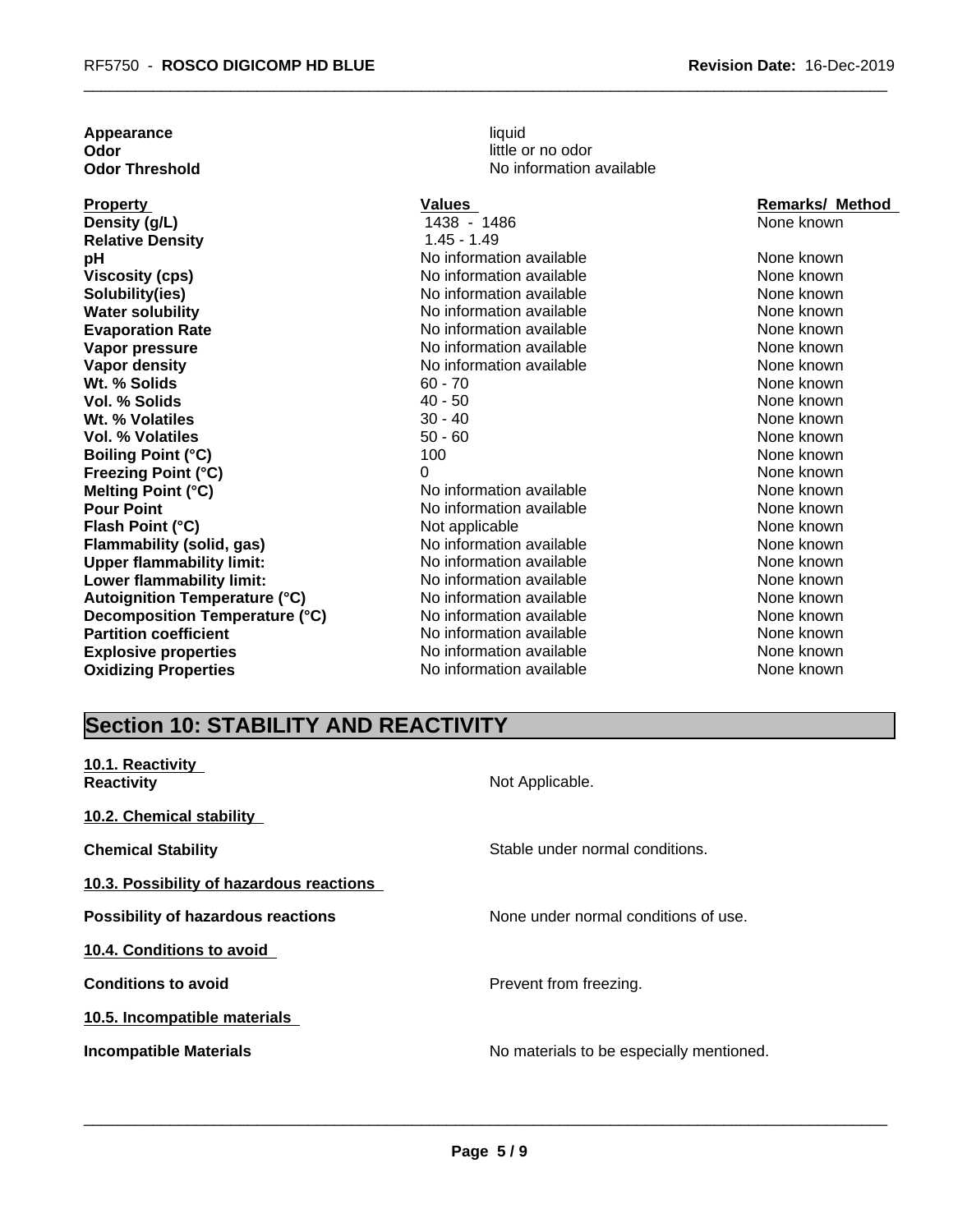#### **10.6. Hazardous decomposition products**

**Hazardous Decomposition Products** None under normal conditions of use.

### **Section 11: TOXICOLOGICAL INFORMATION**

### **11.1. Information on toxicological effects**

| <b>Product Information</b> |
|----------------------------|
|----------------------------|

| <b>Inhalation</b>     | There is no data available for this product. |
|-----------------------|----------------------------------------------|
| Eye contact           | There is no data available for this product. |
| <b>Skin contact</b>   | There is no data available for this product. |
| Ingestion             | There is no data available for this product. |
| <b>Acute Toxicity</b> |                                              |

#### **Component Information**

| <b>Chemical name</b>             | Oral LD50                     | <b>Dermal LD50</b>        | <b>Inhalation LC50</b> |  |  |
|----------------------------------|-------------------------------|---------------------------|------------------------|--|--|
| Titanium dioxide                 | $> 10000$ mg/kg (Rat)         |                           |                        |  |  |
| 13463-67-7                       |                               |                           |                        |  |  |
| <b>Skin corrosion/irritation</b> |                               | No information available. |                        |  |  |
| Eye damage/irritation            | No information available.     |                           |                        |  |  |
| <b>Sensitization</b>             | No sensitizing effects known. |                           |                        |  |  |
| <b>Mutagenic Effects</b>         |                               | No information available. |                        |  |  |

### **Carcinogenic effects**

The table below indicates whether each agency has listed any ingredient as a carcinogen.

| nham.<br>name                                    | -----<br>∣ Union<br>eean<br>—ur∙ | <b>IARC</b>                                              |
|--------------------------------------------------|----------------------------------|----------------------------------------------------------|
| $\sim$<br>litanium<br>dioxide                    |                                  | Carcinogen<br>sible.<br>Human<br>100 <sub>0</sub><br>്ധാ |
| $\overline{\phantom{a}}$<br>13463<br>- 67-67 ن., |                                  |                                                          |

• Although IARC has classified titanium dioxide as possibly carcinogenic to humans (2B), their summary concludes: "No significant exposure to titanium dioxide is thought to occur during the use of products in which titanium dioxide is bound to other materials, such as paint."

#### **Legend**

IARC - International Agency for Research on Cancer

| <b>Reproductive Effects</b>   | No information available. |
|-------------------------------|---------------------------|
| <b>Developmental Effects</b>  | No information available. |
| <b>STOT - single exposure</b> | No information available. |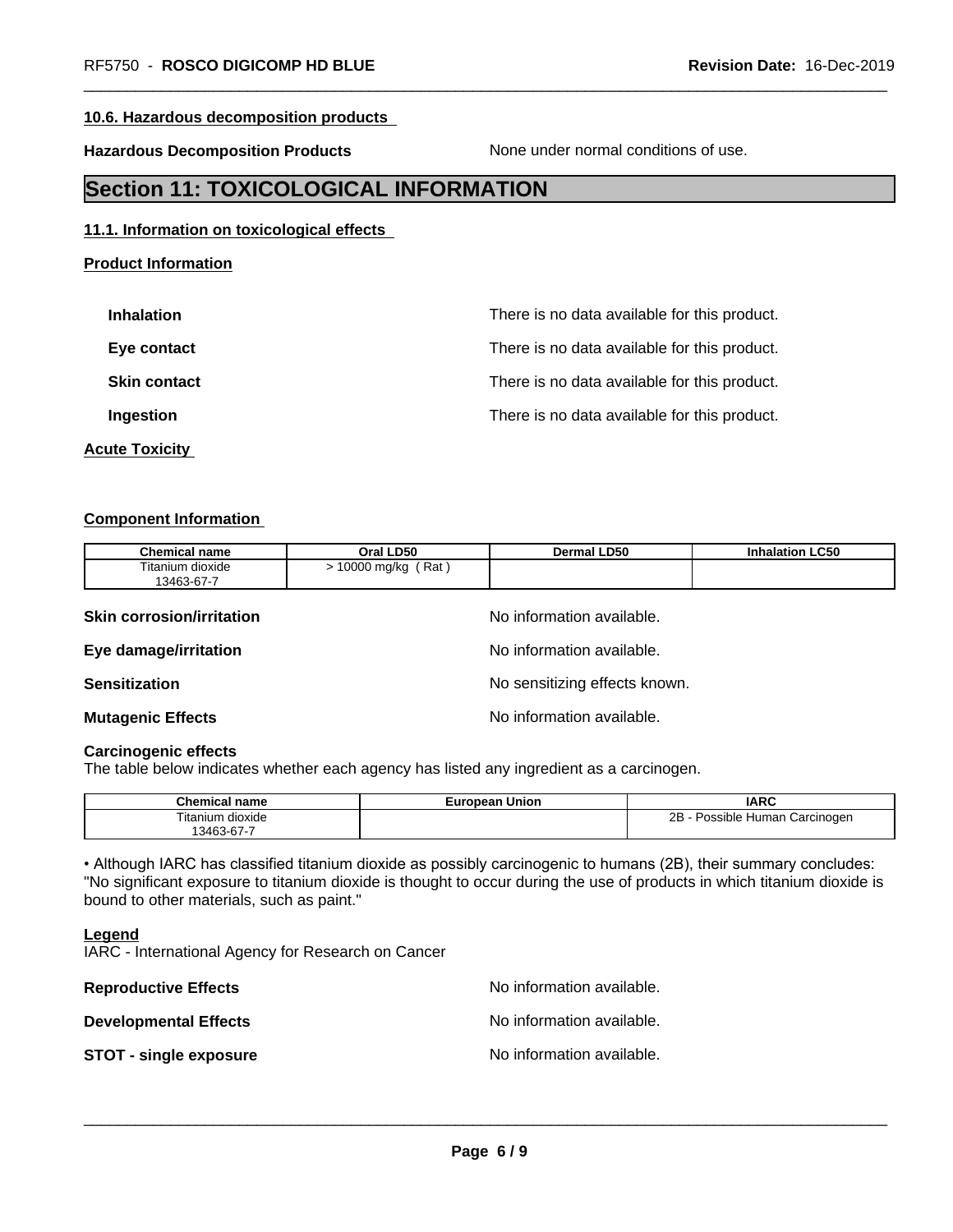| <b>STOT - repeated exposure</b> | No information available. |
|---------------------------------|---------------------------|
| <b>Neurological Effects</b>     | No information available. |
| <b>Target organ effects</b>     | No information available. |
| <b>Symptoms</b>                 | No information available. |
| <b>Aspiration Hazard</b>        | No information available. |

## **Section 12: ECOLOGICAL INFORMATION**

### **12.1. Toxicity**

The environmental impact of this product has not been fully investigated

| 12.2. Persistence and degradability    |                           |
|----------------------------------------|---------------------------|
| <b>Persistence / Degradability</b>     | No information available. |
| 12.3. Bioaccumulative potential        |                           |
| <b>Bioaccumulation</b>                 | No information available. |
| 12.4. Mobility in soil                 |                           |
| <b>Mobility in soil</b>                | No information available. |
| <b>Mobility in Environmental Media</b> | No information available. |
|                                        |                           |

#### **12.5. Results of PBT and vPvB assessment**

**PBT and vPvB assessment**  $\blacksquare$  No information available.

| <b>Chemical name</b> | <b>PBT and vPvB assessment</b>                          |
|----------------------|---------------------------------------------------------|
| Titanium dioxide     | e substance is not PBT / vPvB PBT a<br>assessment<br>he |
| 13463-67-7           | does not apply                                          |

### **12.6. Other adverse effects**

**Other adverse effects** No information available

 $\overline{\phantom{a}}$  ,  $\overline{\phantom{a}}$  ,  $\overline{\phantom{a}}$  ,  $\overline{\phantom{a}}$  ,  $\overline{\phantom{a}}$  ,  $\overline{\phantom{a}}$  ,  $\overline{\phantom{a}}$  ,  $\overline{\phantom{a}}$  ,  $\overline{\phantom{a}}$  ,  $\overline{\phantom{a}}$  ,  $\overline{\phantom{a}}$  ,  $\overline{\phantom{a}}$  ,  $\overline{\phantom{a}}$  ,  $\overline{\phantom{a}}$  ,  $\overline{\phantom{a}}$  ,  $\overline{\phantom{a}}$ 

# **Section 13: DISPOSAL CONSIDERATIONS**

#### **13.1. Waste treatment methods**

**Waste from Residues/Unused Products** Dispose of in accordance with the European Directives on waste and hazardous waste.

**Contaminated Packaging Empty containers should be taken for local recycling,**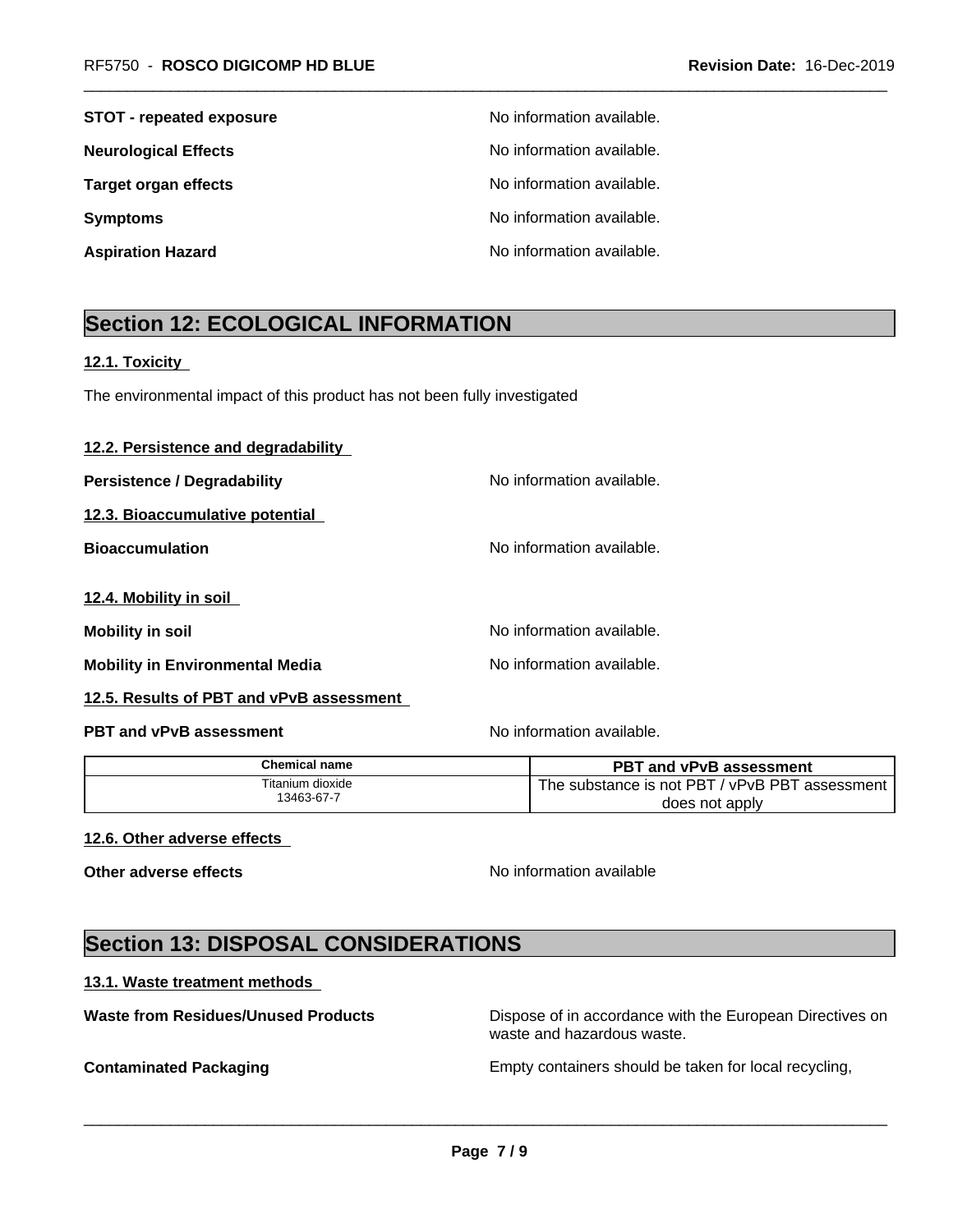recovery or waste disposal.

**EWC waste disposal No** Noinformation available

**Other Information** Waste codes should be assigned by the user based on the application for which the product was used.

### **Section 14: TRANSPORT INFORMATION**

| <b>IMDG</b> | Not regulated |
|-------------|---------------|
| RID         | Not regulated |
| <b>ADR</b>  | Not regulated |
| <b>ADN</b>  | Not regulated |
| <b>IATA</b> | Not regulated |

## **Section 15: REGULATORY INFORMATION**

### **15.1. Safety, health and environmental regulations/legislation specific for the substance or mixture**

### **Occupational Illnesses (R-463-3, France)**

### **European Union**

Take note of Directive 98/24/EC on the protection of the health and safety of workers from the risks related to chemical agents at work

### **International Inventories**

| <b>AICS</b>                   | No - Not all of the components are listed. |
|-------------------------------|--------------------------------------------|
| <b>DSL: Canada</b>            | No - Not all of the components are listed. |
|                               | One or more component is listed on NDSL.   |
| <b>EINECS: European Union</b> | No - Not all of the components are listed. |
| <b>ENCS</b>                   | No - Not all of the components are listed. |
| <b>IECSC</b>                  | No - Not all of the components are listed. |
| <b>KECL</b>                   | No - Not all of the components are listed. |
| <b>PICCS</b>                  | No - Not all of the components are listed. |
| <b>TSCA: United States</b>    | Yes - All components are listed or exempt. |

#### **Legend**

 **AICS** - Australian Inventory of Chemical Substances  **DSL/NDSL** - Canadian Domestic Substances List/Non-Domestic Substances List  **IECSC** - China Inventory of Existing Chemical Substances  **EINECS/ELINCS** - European Inventory of Existing Chemical Substances/European List of Notified Chemical Substances  **ENCS** - Japan Existing and New Chemical Substances  **KECL** - Korean Existing and Evaluated Chemical Substances  **PICCS** - Philippines Inventory of Chemicals and Chemical Substances  **TSCA** - United States Toxic Substances Control Act Section 8(b) Inventory

### **15.2. Chemical safety assessment**